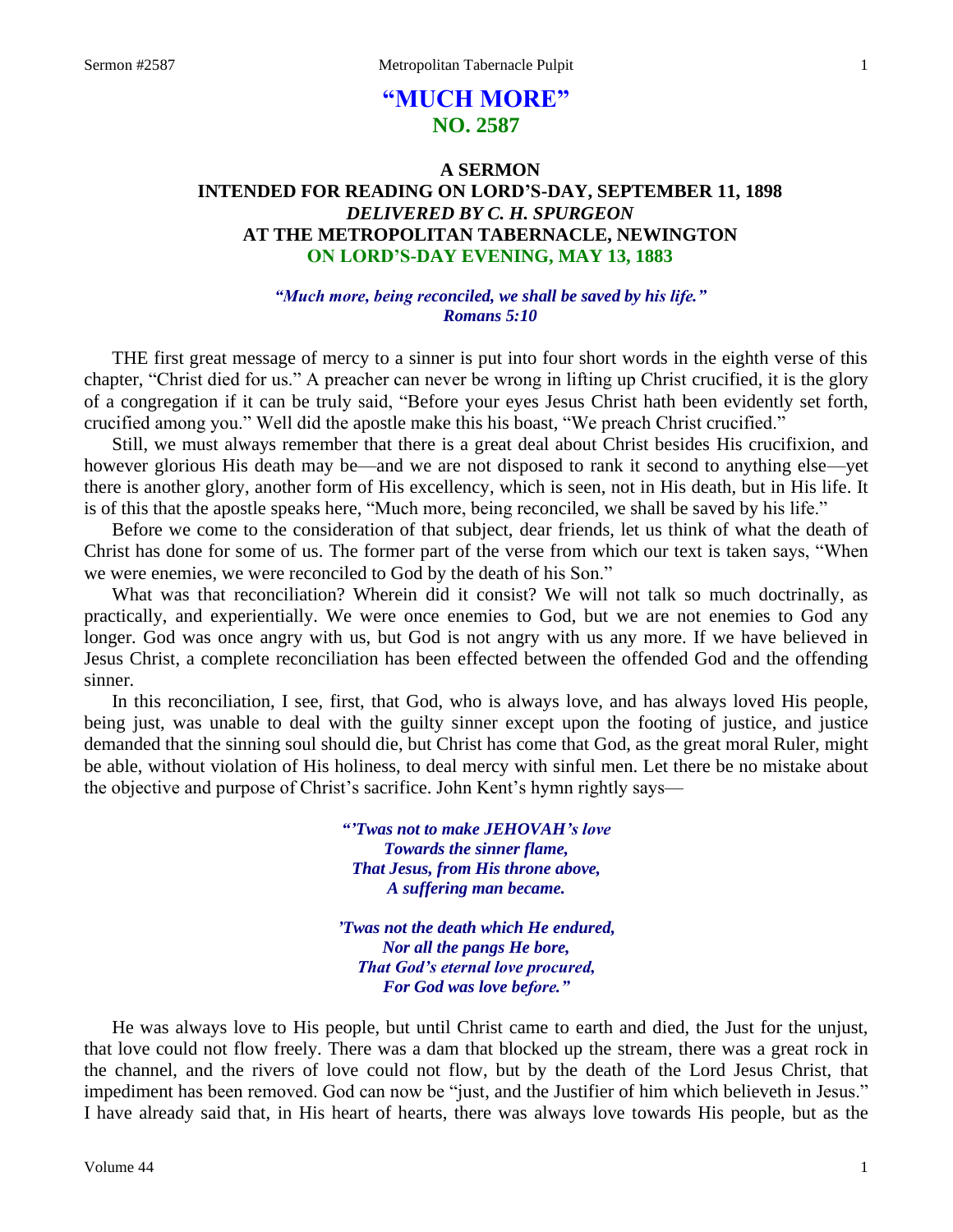Judge upon the judgment seat, He could not display that love, He could only manifest His indignation against every soul of man that does evil.

Now, this most righteous wrath of God was removed by the death of Jesus Christ, and could not have been removed in any other manner. The sword must find its victim, and Christ bared His breast to let infinite justice spend its full force on Him. The debt had to be paid, and Jesus paid it to the last farthing with His own life which He poured out upon the tree. The cup of wrath must be drained, there was no putting it aside, so Jesus took it, and after saying, "O my Father, if this cup may not pass away from me, except I drink it, thy will be done," He put it to His lips, and never took it away till He had drained it to its last drop.

There was a necessity for Christ's death, "it behooved Christ to suffer," and by His suffering He appeased the wrath of the great Judge of all, so that He could justly look upon guilty men with complacency. That wondrous change was wrought by Christ's death, and now the very justice of God demands our salvation. It is indeed marvelous that the righteousness of God, which was against us, should be made to be for us, and that the justice of God, which pronounced the sentence of death upon us, should be so transformed that justice itself now decrees our eternal life. This is a wonderful part of the reconciliation.

But the apostle speaks of our being reconciled—*our* being reconciled. Well, that comes about in this way. We felt in our conscience that we had sinned against God, I am not speaking of all here present, but I am speaking of all those upon whom the Spirit of God has wrought unto salvation—our conscience felt a secret sting, as though a burning poison had entered into the veins of our spirit.

I remember when the thought that I had offended God seemed to drink up my very life. Of course I did not love Him, and I could not, for it is according to the nature of our sinful heart that, if we do anyone an injury, we are sure to hate him. We do not always hate the man who injures us, but if we injure him, our hatred is almost certain to follow.

And inasmuch as we had broken all God's laws, and did not wish to own it, we hated the law itself, we kicked against it, and tried to persuade ourselves that it was the root of the offense, instead of our own willful hearts being the source of the evil. We knew God to be holy, but we did not love holiness, in fact, having no holiness of our own, we could not endure even to hear or read about it. We set up a counterfeit righteousness of our own, and pretended that we were good, and all the while we were despising the true holiness and the perfect righteousness of God.

But beloved, when we saw Christ dying in our stead, "the just for the unjust, that he might bring us to God," then conscience said, "God is satisfied, and so am I." When we saw that God's anger was removed because Christ had died, then our pettish, proud anger was removed too, and we said, "Now are we reconciled to God by the death of his dear Son." Oh, with what swift feet we fled to the mercy seat! With what confidence, though with a holy trembling, we pleaded the merits of the dear Redeemer, and what joy and peace filled our mind!

Then we no longer hated God, or hated holiness, or hated the law, but we submitted ourselves unconditionally. We said, "The law is holy, and God is gracious; blessed be his glorious name." Thus, the death of Christ worked reconciliation, the anger of God was removed, and so was the trouble of our conscience. Then were our hearts won. Shall I speak for all God's people here? I think I shall if I speak for myself and say—

> *"Law and terrors do but harden All the while they work alone; But a sense of blood-bought pardon Soon dissolves a heart of stone."*

Oh, how our hearts were dissolved when we found that Christ loved us, and that He had given Himself for us! When we saw God to be reconciled, how we longed for Him! Our heart and our flesh cried out for God, for the living God, and we said, "When shall we come and appear before God?" And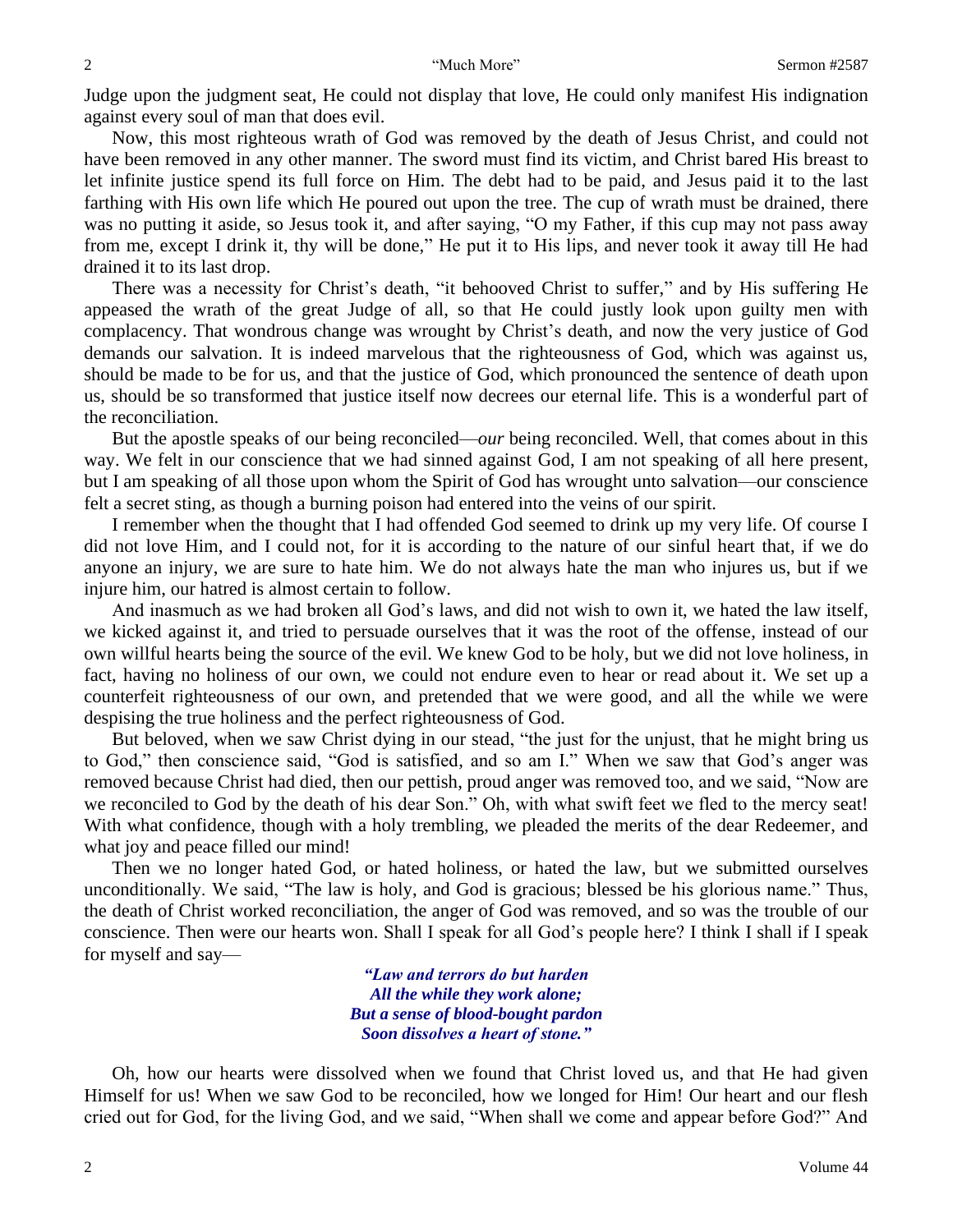#### Sermon #2587 "Much More" 3

that longing is upon us still, we delight in fellowship with Him. We are longing to be like Him, and we are expecting to be with Him where He is, and this is all the heaven that we desire. Oh, blessed be God, it is a bleeding Christ who has reconciled us even on earth! It is a bleeding Christ who has put out the fires of enmity, it is a bleeding Christ who has slain forever the warfare in our spirit against God. Now are we reconciled unto God by the death of His Son.

Do not let me go a step further, dear friends, until you can all get as far as this. If there is any man here who is not reconciled to God, let him remember what a terrible state he is in. He is God's enemy, how would any one of you like to have that title branded on your brow tonight, "God's enemy"? Remember that you will never be reconciled to God except through the bleeding Savior, and seek Him now! Before even a word is said about the ever-living Christ, come and put your finger into the print of the nails of the dead Christ, come and wash in the fountain which He has filled from His own veins, come and accept the great atoning sacrifice just now. God help you, by His Divine Spirit, to do so, for our Lord Jesus Christ's sake!

This brings us to the special subject mentioned in our text, "Much more, being reconciled, we shall be saved by his life." The apostle Paul here bids us remember that Christ is still alive, and that, although we are reconciled to God, we still need to be kept and preserved, or as he calls it, "saved," and he tells us that, as Christ's death has been effectual to reconcile us, we may be quite sure that His life will be effectual to save us. Nay, he says, "Much more," if the death of Christ has reconciled us, "much more, being reconciled, we shall be saved by His life."

I want you, dear friends, to do three things as you think of our text. First, consider *what the life of Christ is to us,* secondly, consider *why the words "much more" may be applied to it,* and thirdly, consider *how we can use this life.* 

**I.** First then, briefly consider WHAT THE LIFE OF CHRIST IS TO US.

If a man were to show me a picture of Christ on the cross, I should say to him, "What is that?" If he were to answer, "A picture of my Lord," I would reply, "It is not a picture of my Savior as He now is. It may be a representation of Him as He once was, but not as He is now, enthroned in glory." If a person were to carry about in his pocket the likeness of his mother taken after death, and were to draw it out and say, "That is my mother," I should say, "I should prefer to remember her as she was at her best, not as she was in the agonies of death, or after death."

So, I pray you, do not look upon any representation of Christ upon the cross as the main representation of our Lord Jesus. He was dead but for a very little while, He was on the cross only for a few hours, but our Savior lives, never more to die. The Christ of the Church of Rome, as I have often told you, is a dead Christ on the cross, or else a baby Christ in Mary's arms, but the Christ of the church of God is a living Christ. We say of the grave, as the angel said to the women, "He is not here: for he is risen, as he said." We say of the cross, "He is not here, He has put an end to death in making an end of sin by His own death." The main thought, concerning Christ, to those of us who really know Him, should be that He is the living Christ.

### *"He lives, the great Redeemer lives, What joy the blest assurance gives!"*

What has Christ's risen life to do with us? Well first, *Christ's resurrection from the dead is to us who believe in Him the pledge that He has saved us.* When our Lord Jesus Christ died, He was, as it were, put in prison as a hostage for His people, and He was kept there till Divine Omniscience had searched His sacrifice and searched His obedience to see whether they were complete, and when it was certified that Christ had finished all the work which His Father had given Him to do, then the sheriff's officer of heaven, "the angel of the Lord," was sent down to roll away the stone, and bid the captive come out.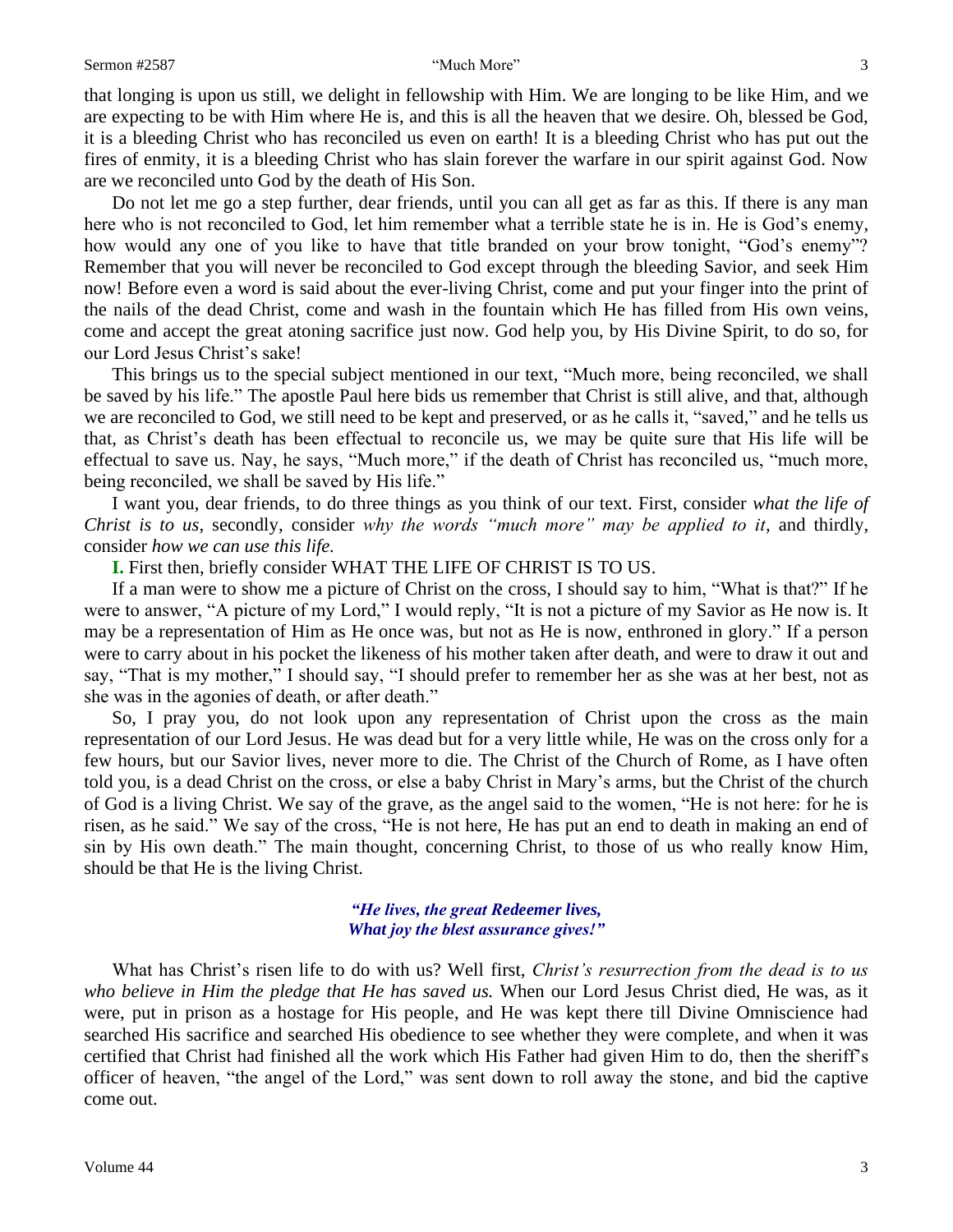And when Jesus Christ came out of the grave, all His people came out of prison with their great Representative. In His own release from the tomb there was a token given to Him from God that their sins were forgiven, and that His righteousness was accepted on their behalf. "He died for our sins," says the apostle, but He also "rose again for our justification." Therefore, wrap not your hearts in the grave clothes which He left behind, but clothe them in the golden apparel wherewith the rising Christ girded Himself, for you are justified because He has risen.

Believing in the resurrection of Christ, we view Him as living and continuing to live, "Christ being raised from the dead dieth no more; death hath no more dominion over him." What has that to do with us? Why, just what our Lord said to His disciples, "Because I live, ye shall live also."

Beloved, *because Christ has risen from the dead, so all His people shall rise,* and because, having once risen, Christ dies no more, so His rising saints shall be perfectly safe through all the future, *they shall live forever because they are partakers of His eternal life.* 

Is not that a subject for great rejoicing? I live because He died, for that death redeemed me from death, but yet more, I live because He lives. "For ye are dead, and your life is hid with Christ in God. When Christ, who is your life, shall appear, then shall ye also appear with him in glory."

Now follow with me this living Christ, we have seen that He is risen and living, what comes next? A few days after this living Christ rose from the grave, a little throng gathered about Him on *"*the mount called Olivet," and to their surprise, He began to ascend. Scattering benedictions with both His hands, He continued to ascend till, at last, "a cloud received him out of their sight."

What has that ascension to do with us? Why, just this. He said to His disciples, "I go to prepare a place for you." *He has gone up into glory, as our Representative,* to take possession of eternal joy for us. He has gone within the veil that He may represent us before His Father's face, that, by and by, we may join Him, and be with Him where He is, to go no more out forever. Therefore, beloved, let us rejoice. As the Lord our Savior has ascended into heaven, so shall we, in His own good time. I always admire that line of Dr. Watts, where he says that our Lord, in His ascension to heaven, has "taught our feet the way."

### *"Up to our God our feet shall fly, On the great rising day."*

Earth cannot permanently hold us down now Christ has gone up into His glory, the living Christ is a greater attraction than any other force. We who believe are one with Him, and as He has ascended, we also shall rise to Him, and be forever with Him.

After He had ascended, He took His seat at the right hand of God, even the Father, clothed with honor, and majesty, and power, and dominion, and might. Listen, brothers and sisters. What has this fact to do with us? Why, just this, *you who believe cannot perish, for Christ lives, you must conquer, for Jesus reigns.* All power is given unto Him in heaven and in earth, and "He is able also to save them to the uttermost that come unto God by him, seeing he ever liveth to make intercession for them." A reigning Christ, an enthroned Christ—this is the Christ to depend upon. I can risk my whole soul upon His blood, and know that there is no risk in the matter, but I feel a deep and growing confidence in the life that He now lives upon the throne.

But what else? Well, our glorified Redeemer spends much of His time in intercession, up there at the right hand of God, He continues to plead for His people. He can truly say in the fullest meaning of the words, "For Zion's sake will I not hold my peace, and for Jerusalem's sake I will not rest, until the righteousness thereof go forth as brightness, and the salvation thereof as a lamp that burneth."

Continually does He present the rich incense of His merit before the eternal throne, and here is something more for us, for *if Jesus pleads for us, we are forever safe.* If He is pleading before the throne, we may come to it with holy confidence. If Christ is there, the way is clear for you and for me to approach. We have only to get behind Him, and to look through His wounds at God, as God will look through the wounds of Christ at us, and all will be well. Oh, what do we not owe to the living Christ!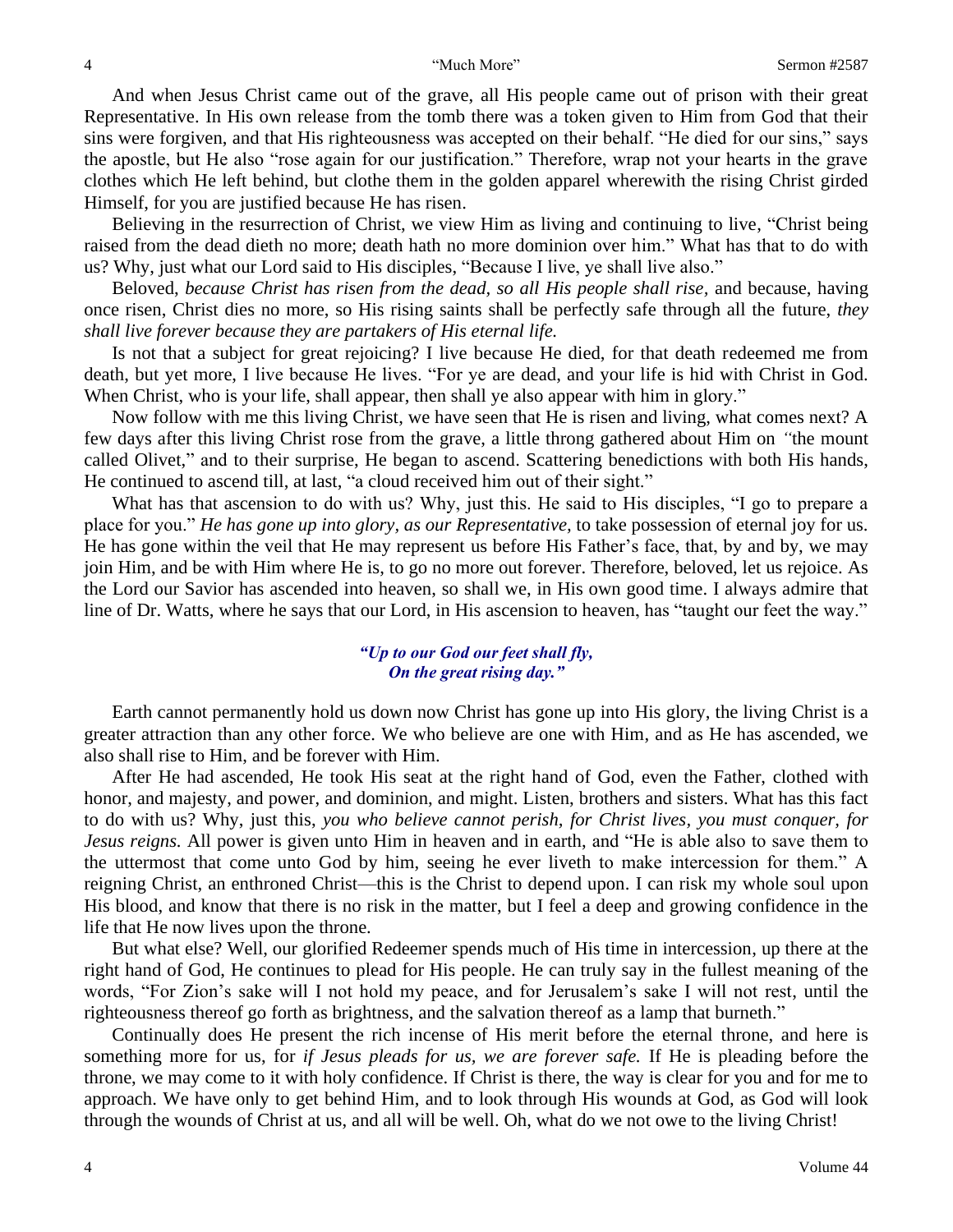My theme expands as I try to handle it, how my heart rejoices in it! Do you not know, beloved, how every part of that risen life of Jesus—His second coming, His final conquest of Satan and of the world, His eternal glory—all has to do with us, for we are sharers in all that Christ has, we are joint-heirs with Him of all His glories and His triumphs.

This, then, is just a brief summary of what the life of Christ has to do with us.

**II.** Now, secondly, WHY DOES THE APOSTLE PUT A "MUCH MORE" IN HERE? "Much more, being reconciled, we shall be saved by his life."

I think it is *because we are so apt to put a "much less" to it.* It is not often that we preach and talk as we ought about this living Savior of ours. Brethren, the great Testator is dead, that makes His last will and testament valid. Listen once more, He who made the will is alive again, so He is His own Executor to carry out His own will. Is not that a blessing for you and for me? He made the will valid by His death, but by rising again, He has come to see that every jot and tittle of it shall be carried out. We have not to depend upon somebody else executing our dying Savior's will. He has risen from the dead, clothed with all power and might, to accomplish that upon which He has set His heart.

Paul says, "For if, when we were enemies, we were reconciled to God by the death of His Son, much more, being reconciled, we shall be saved by his life." How can it be much more? I answer, first, *because when our Savior reconciled us by His death, it was the time of His weakness. See, He is nailed* to the cross, the fever burns Him up, He cries, "I thirst," He says, "I am a worm, and no man," Weakness has come upon Him to the uttermost, He closes His eyes in the last dread sleep of death. They take down His poor body, and wrap it in white linen, with sweet spices, and put it away in Joseph's tomb.

There could not be greater weakness, could there, than in the crucified Christ? Yet, even then, He reconciled us, but now He is clothed with power, Head over all things, Lord of angels, King of kings, all heaven resounds with His praises. Do you not see the drift of my argument? If, when He was in His uttermost weakness, He redeemed us by His death, "much more," now that He is in all His power and glory, He must be able to save His people by His life.

Look at this expression again. *When our Lord died, He was in the servant's place.* He had, for our sake, laid aside His glory, "He made himself of no reputation." He emptied Himself. He had become like ourselves, feeble and weak, but besides that, He was bound to do the Father's will, and to suffer it even to the last extremity. As the Mediator between God and man, He had made Himself inferior to God, He had taken a subordinate place, so that He could truly say, "My Father is greater than I." But remember, brethren—

> *"The head that once was crown'd with thorns, Is crown'd with glory now; A royal diadem adorns The mighty Victor's brow.*

*The highest place that heaven affords Is His, is His by right, The King of kings, and Lord of lords, And heaven's eternal light."*

Now He wears again the glory which He had with His Father or ever the earth was. Do you not see then, that it is "much more" that He can do for His people under such circumstances? If, when He took an inferior place, and condescended for our sake to be a servant, so that—

> *"With cries and tears He offered up His humble suit below;"—*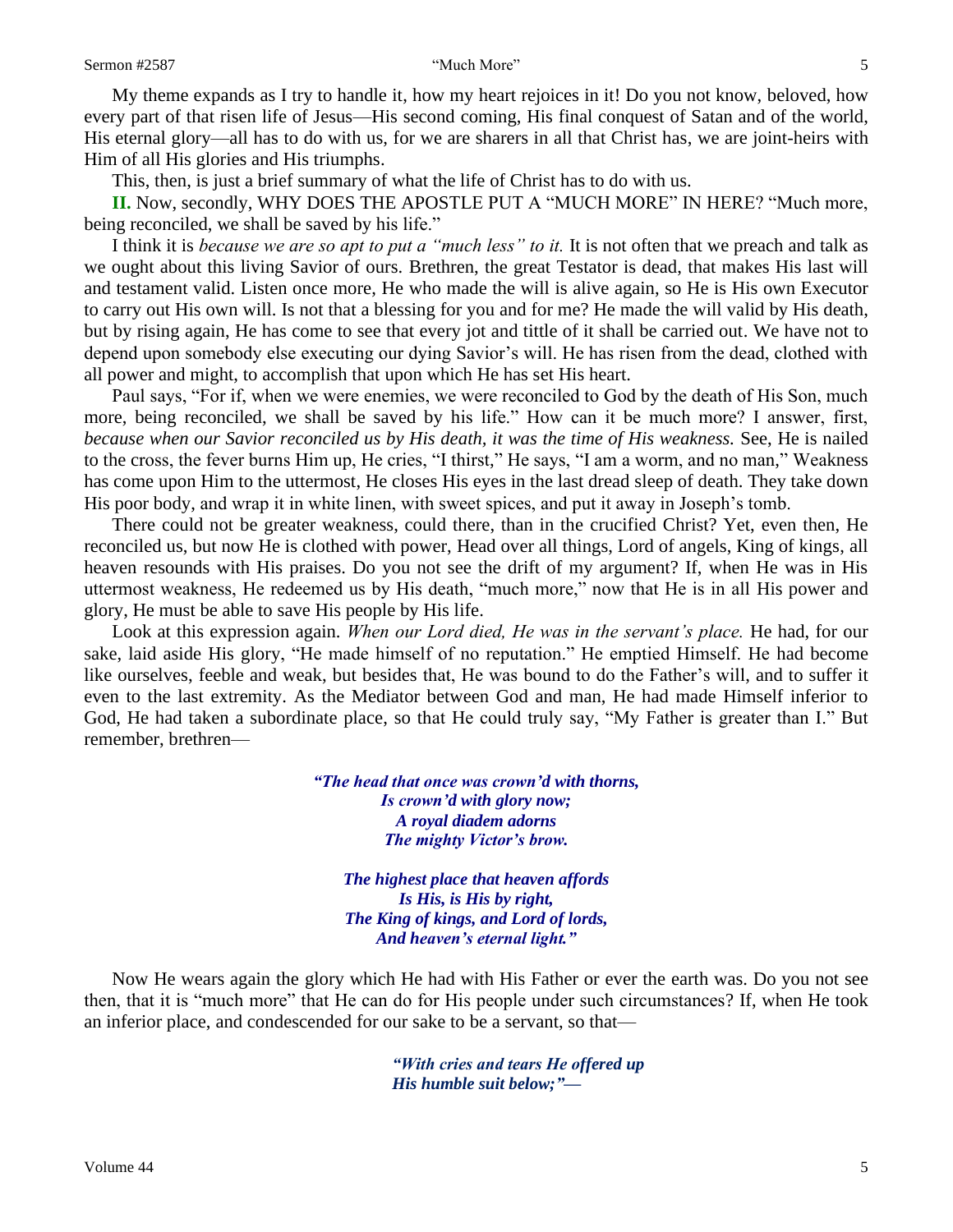if then He reconciled us, "much more" can He now save us when He has taken to Himself His great power, and with authority pleads before His Father's face, "I will that they also, whom thou hast given me, be with me where I am; that they may behold my glory, which thou hast given me: for thou lovedst me before the foundation of the world." If I can trust a dying Savior with my soul, and feel perfectly safe in doing so, how easy it is to trust a living Savior, and to roll myself upon His almighty love, and feel eternally secure!

Furthermore, dear brethren, when our Lord took upon Himself the work of saving us, *He did, in a certain sense, come under the displeasure of God.* Not that He ever could be really displeasing to God, for in Him was no sin, and the Father never had a greater delight in Christ than when He hid His face from Him, yet still, according to the Word of God, JEHOVAH bruised Him, JEHOVAH hid His face from Him till Jesus cried, "My God, my God, why hast thou forsaken me?" He came under the curse, for "cursed is every one that hangeth on a tree."

For your sakes and mine, He bore the scourgings of infinite justice, and the frown of the offended majesty of heaven. This was diving very low, and if, even then, He was able to reconcile us to God, how "much more" must He be able to save us now that the Father's well-beloved Son has come home again, and lives in the eternal sunlight of His dear Father's smile—now that God delights in Him, all heaven is lit up with the gleaming of the Father's joy, every angel bows before Him, and night and day, "Hallelujah! Hallelujah! Hallelujah!" rises in perpetual waves of praise up to the throne of glory where He is adored and worshipped!

Yet once again. When the Savior died, there was a certain aspect of defeat about His death. He stood alone, that dreadful day, in deadly conflict with the powers of darkness. All the battalions of hell were mustered, and they made one tremendous attack upon the Prince of life and glory. Single-handed, He fought them all, and His own right hand and His holy arm gained Him the victory. But for a while, it looked like defeat. He closed His eyes in death saying, "It is finished," and He gave up the ghost. Those nail prints, and that gory side, and that pallid countenance looked as if death had won the victory, though it was not really so. Yet, beloved, He reconciled us even then!

Oh, could we see Him now! I suppose we could not, our eyes are not yet formed for that beatific vision. But what a sight it would be if we could see Him with His eyes like a flame of fire, and His feet like fine brass, as if they burned in a furnace! One said, "You cannot see Christ's face, and live," and another answered, "Well, be it so; then let me see his face and die." And I have often felt that I could say the same, and I have sung, with good Dr. Watts—

> *"Oh, for a sight, a pleasing sight, Of our Almighty Father's throne! There sits our Savior crown'd with light, Clothed in a body like our own.*

*Adoring saints around Him stand, And thrones and powers before Him fall; The God shines gracious through the Man, And sheds sweet glories on them all.*

*Oh, what amazing joys they feel While to their golden harps they sing, And sit on every heavenly hill, And spread the triumphs of their King!*

*When shall the day, dear Lord, appear, That I shall mount to dwell above, And stand and bow amongst them there, And view Thy face, and sing, and love?"*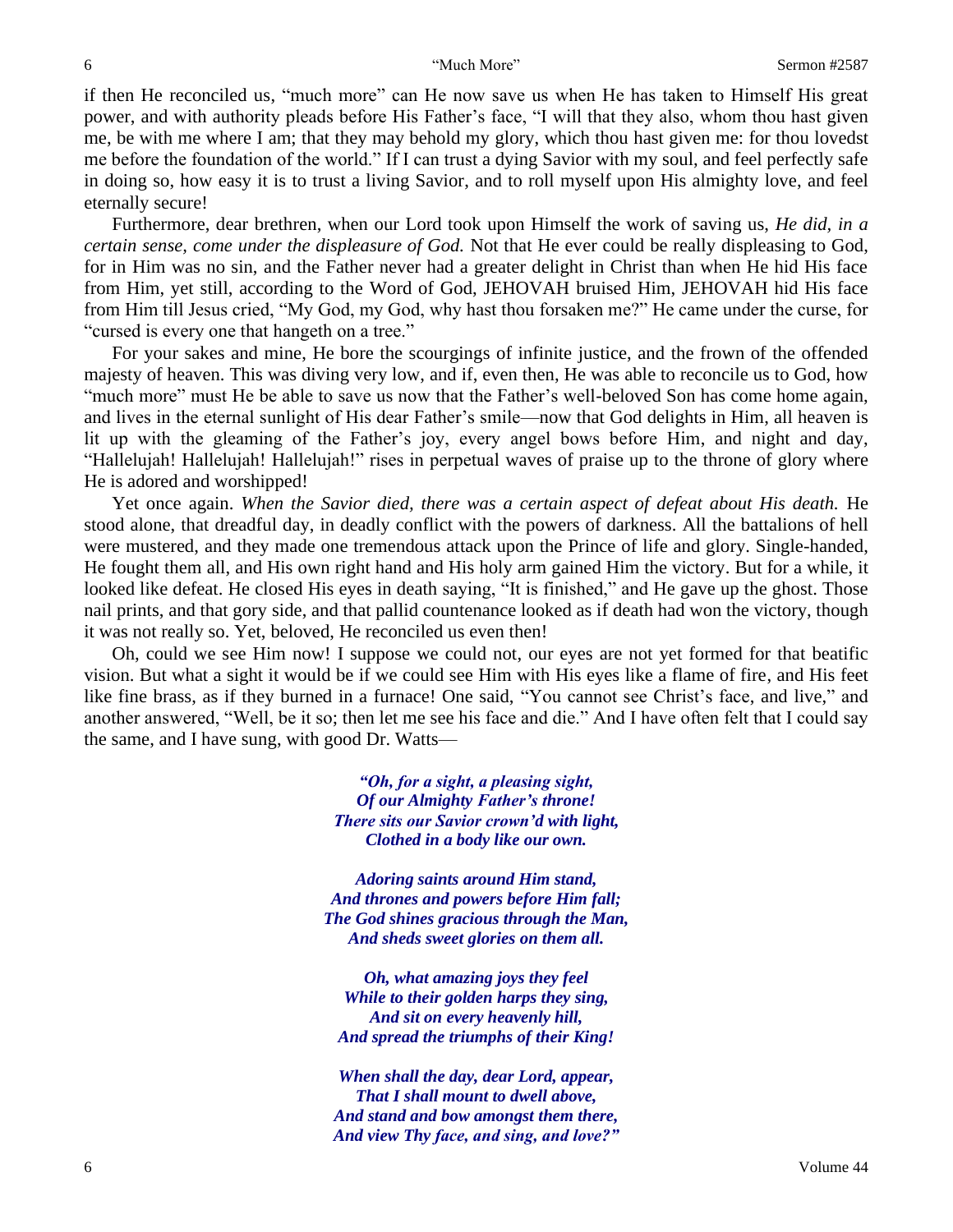Well now, if, when He lay there, all blood bespattered and dead, defeated as it seemed, He reconciled us to God, my brothers, what can He not do now that He is in all the splendor of His majesty, the delight of heaven and of all holy beings? He must be able to save us. Well may we entrust our souls to Him and say with the apostle, "I am not ashamed: for I know whom I have believed, and am persuaded that He is able to keep that which I have committed unto Him against that day."

**III.** So now I close by asking you to CONSIDER HOW WE CAN USE THIS LIFE OF CHRIST.

If Christ is still alive, and if there be, in a certain sense, "much more" power to save in His life than there was of power to reconcile in His death, then first, *all fear of our being overcome ought to vanish.*  He is victorious, therefore we shall be victorious. Christ was assaulted by all the powers of death and hell, and yet He conquered, and He lives. We too, shall conquer, for He is in us, He is with us, He is over us, and we shall live though we die, and we shall win though we are apparently overcome.

How shall we use this life of Christ? Why, next, *let us use it in prayer.* When you feel that you cannot pray—and there are such times with all of us—then say, "He can pray, for he ever liveth to make intercession for us."

> *"Give Him, my soul, your cause to plead, Nor doubt the Father's grace."*

When it goes hard with you on your knees, and you seem as if you could not prevail, then remember that Jesus is pleading, and He must prevail. Put your case into His hands, and He will present His mighty pleas on your behalf, and then you cannot be baffled. Is not that a sweet thought?

Another use to make of Christ's life is this. *Are you very solitary?* In this modern Babylon of London, there are many persons who are quite alone, and there is no solitude as terrible as that which can be found in a great city. Perhaps you live in a street where there are hundreds of Christians, but you do not know one of them. I will tell you what to do, *Jesus lives, get away to Him, for there is no company like His.* If He comes into that little room of yours, it will be like a temple. Solomon's temple, in all its glory, was never so bright as that upper room of yours will be when Christ comes there.

I know how you have to stitch away all day long to earn a scanty living. I know too*,* how sometimes you cannot sleep at night because of the severe pain you have to suffer, but if your Lord be there, it shall be sweet work, and sweet suffering too, with that best of workers and sufferers to sit at your side. Jesus lives! Jesus lives! You have not to go to Calvary to think about His cross, you have not to go to the tomb, and weep there because He is dead. He lives, and He is with His people alway, even unto the end of the world. Therefore, in your prayers, and in your solitude, comfort yourselves.

I suppose too, that many of you are *sorely tempted.* Is there a Christian man or woman among us who is not tempted of the devil? Well, Jesus lives, and He was tempted in all points like as we are, though without sin. He is able to sympathize with you, for He Himself was compassed with infirmity. Get to your living High Priest, tell Him what the devil is trying to do to you.

It is a good thing never to dispute with the devil. I have heard that, if a man brings a lawsuit against you, you had better never say anything to him, but transfer the whole affair to your lawyer, and if the man writes to you, say, "I have nothing to do with the matter, you must apply to my legal adviser, he will attend to it for me." "He who is his own lawyer has a fool for a client," says one of our proverbs, so whenever the devil comes to you, remember that he knows a great deal more than you do, and if you try to answer him, he will soon trip you up.

You had better say to him, "I will have nothing to do with you, Satan. I refer you to my Solicitor, my Advocate." Then the devil will ask His name, and when you give him the name of the Lord Jesus Christ, he will drop that suit, for he has suffered severe defeat many a time from that same Jesus Christ, ages and ages ago. He remembers the wilderness, and how the Master there soon sent him about his business, so refer him to Christ. Do not be your own champion, let Christ be Champion for you, and all will be well.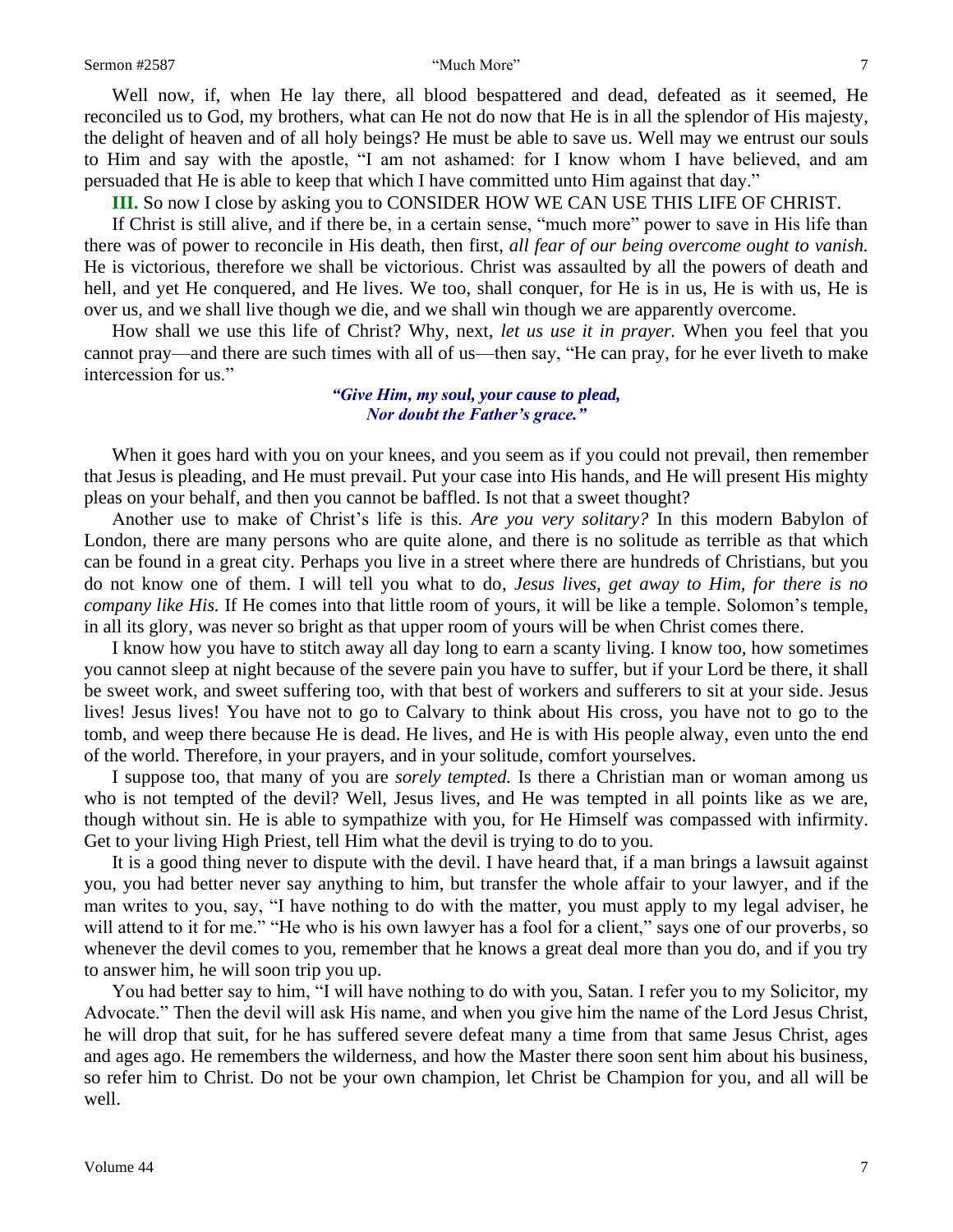In fine, dear brothers and sisters, since Christ lives, let us live with Him, let us make the Lord Jesus Christ our daily Companion. I know that there are some Christians who cannot understand this advice, or cannot believe that they may put it into practice. But you will never know the very juice and marrow of the Gospel until you do understand it, and get to feel that Christ is not a mere historical Personage who was upon the earth hundreds of years ago, but a living, personal Christ, who is even now accessible, who can be spoken to, and who can speak to us in reply, and with whom we may live even now.

Oh, if you can get into personal contact with Jesus Christ, then you have learned how to live! Then is the dying Savior inexpressibly dear to you, but then also the living Christ is, if possible, even more dear, and you live through Him—with Him—for Him—and He lives in you. So may God make it to be, for our Lord Jesus Christ's sake! Amen.

## **EXPOSITION BY C. H. SPURGEON**

#### *ROMANS 5*

#### **Verse 1.** *Therefore being justified by faith, we have peace with God through our Lord Jesus Christ:*

Do not let us simply read these words, but let us each one say in our hearts, "That is true, I have believed in Christ, therefore I am justified in the sight of God, and therefore I have peace with God through Jesus Christ our Lord." There is nothing in the world that is half as valuable as the two precious gems in this verse—justification and the peace which follows it.

**2***. By whom also we have access by faith into this grace wherein we stand, and rejoice in hope of the glory of God.*

See what we owe to Christ—not only justification and peace, but we have access into the grace in which we stand, for when a man is at peace with God, then he longs to get to God, and to speak with God. Christ is the door, and Christ is the way, we come to God by Jesus Christ. This is no small privilege. Oh, you who have ever felt what it is to be shut out from God, let your heart sing as you know that you now have access by faith into this grace wherein you stand!

Well may the apostle add, "We rejoice in hope of the glory of God," for if there is any man who may and must rejoice, it is the man who has peace with God, and expects to dwell with God forever, having access to God by Jesus Christ.

### **3***. And not only so, but we glory in tribulations also:*

Paul is going upstairs, as it were—rising from one platform to another. There is enough of glory in Christ to wrap up all our troubles in, it makes the black white, and the dark bright.

#### **3***. Knowing that tribulation worketh patience;*

A man who never suffers does not know what patience means, but trial works patience, yet not of itself. Trials work peevishness and murmuring and discontent, but grace brings sweet out of bitter, and—"tribulation worketh patience;"—

**4***-***5***. And patience, experience; and experience, hope: and hope maketh not ashamed; because the love of God is shed abroad in our hearts by the Holy Ghost which is given unto us.*

Do you know what this means, dear friend, or is it all Greek to you? The Lord make it indeed plain everyday English to you! May you understand it, feel it, know it, prove it, taste it, enjoy it! If you do so, happy indeed are you.

**6***. For when we were yet without strength, in due time Christ died for the ungodly.*

Not, "Christ died for saints, because the saints were such gracious people." No, no, but "when we were yet without strength"—when we could lift neither hand nor foot to help ourselves—"in due time Christ died for the ungodly."

**7***. For scarcely for a righteous man will one die:*

For a man who is perfectly just—there are few who would be willing to die for him. **7***. Yet peradventure for a good man some would even dare to die.*